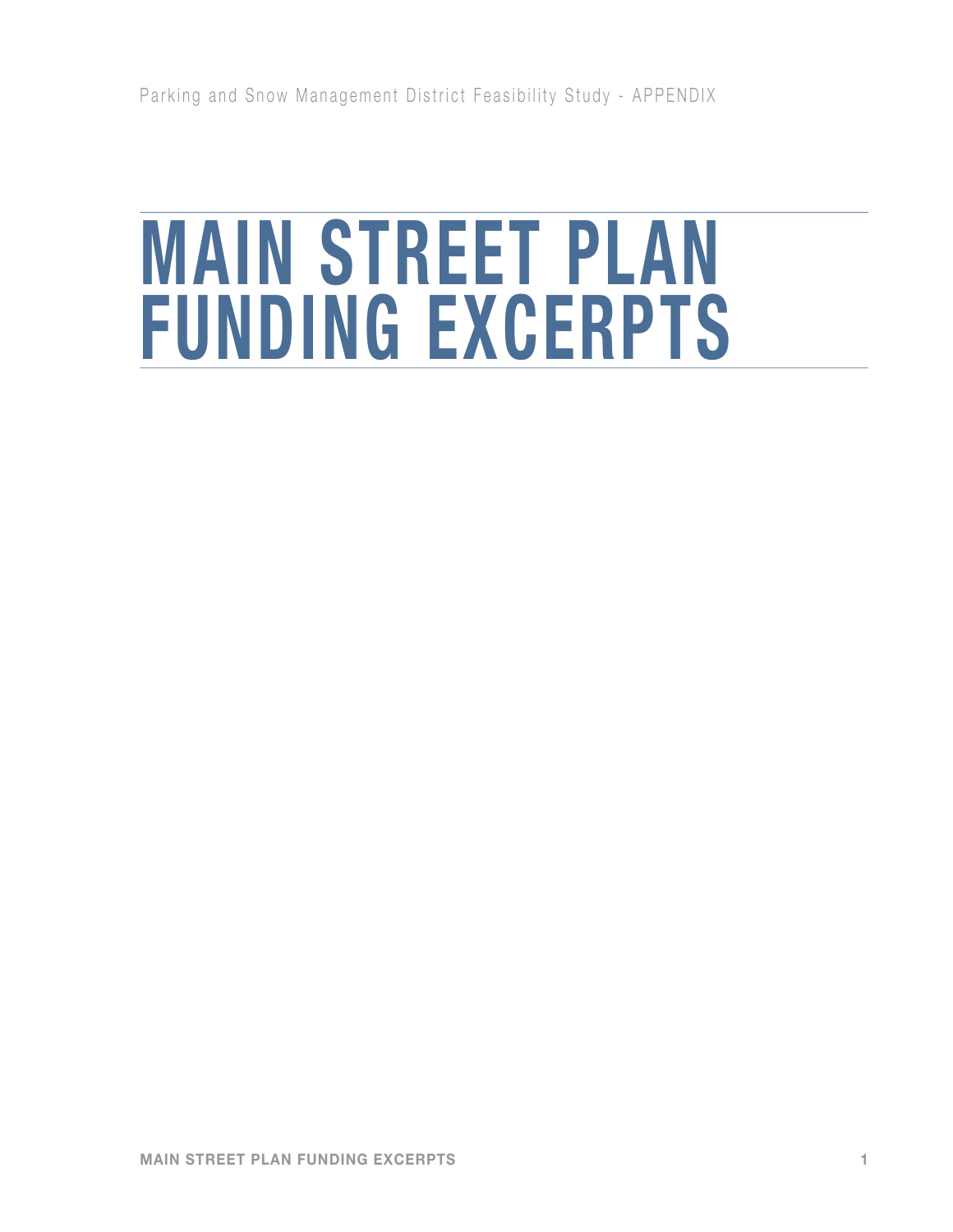# **7PROJECT COST & FUNDING**

Reconfiguring Main Street into the desired street section(s) and adding other recommended public and private improvements along the corridor will take a great deal of time, money, and perserverance to complete. The Town of Mammoth Lakes needs to work diligently with both Caltrans and private property owners to promote the overall vision of Main Street. Strategic partnerships must be formed in order to successfully implement this project - it cannot be done solely by the Town or any other entity - it requires collaboration and cooperation.

Creative funding solutions should be evaluated and executed as soon as possible so the project can move forward without becoming an overwhelming financial burden. Funding the improvements for Main Street will require multiple funding tools and participation from the public and private sectors will be necessary in order to share the costs *and* the benefits. It is key to remember:

- • There is **no "silver bullet"** or single source of funding that can do everything.
- • It is necessary to explore a **menu of options** to generate the revenue that will allow many to share in the costs and rewards of the investments made.
- Specific components of the Plan must be **matched to the funding tools** that are available (e.g. some tools can fund capital improvements while others can fund long-term maintenance.)
- • A **public/private sector partnered approach** will be essential to sustainably fund the Plan recommendations.
- • The following recommendations **would not replace current Town Council priorities** and do not require shifting funding from other sources in order to implement the Plan.

#### In this Chapter

| Recommended Tools74 |
|---------------------|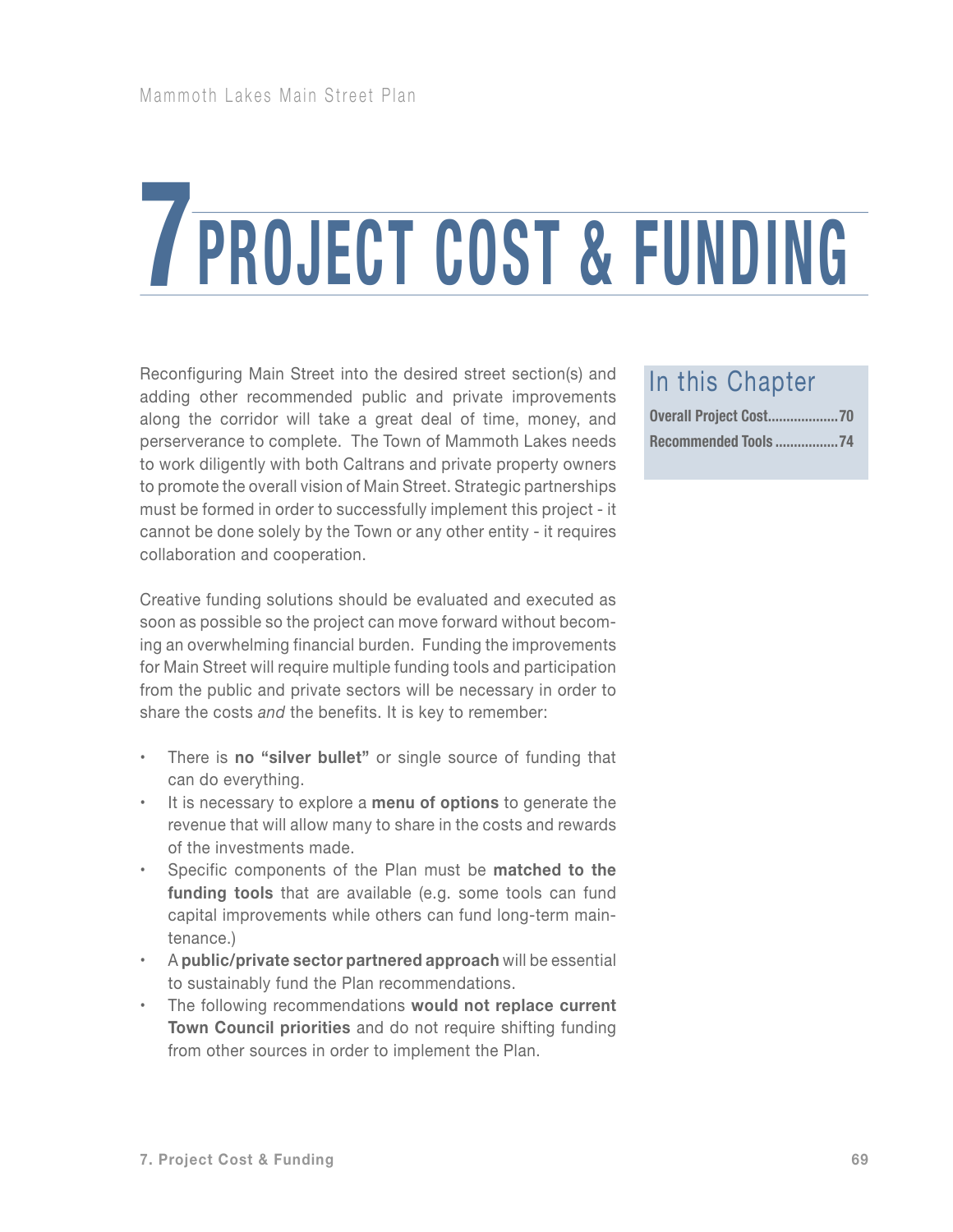# OVERALL PROJECT COST

This chapter highlights the overall estimated cost to implement the proposed improvements for the corridor. The overall "hard cost" of implementing the Main Street recommendations is currently estimated at approximately \$18 Million. The fee estimate is broken into the following overall components:

| Preliminary Site Work & Preparation        | \$340,000    |
|--------------------------------------------|--------------|
| Main Street (curb to curb)                 | \$2,346,000  |
| Frontage roads (curb to new property line) | \$5,240,000  |
| <b>Private Property</b>                    | \$2,796,000  |
| Other Public Improvements                  | \$5,800,000  |
| 10% Contingency                            | \$1,653,000  |
| <b>TOTAL PROJECT COST</b>                  | \$18,175,000 |

# Other Project Cost Considerations

#### SOFT COSTS

Soft costs, such as administrative, engineering, design, legal and financing fees, would also need to be considered. As a general rule-of-thumb, for a large project such as this, adding approximately 15- 20% of the total fee is a good estimate for these costs, or an additional \$2.7 to \$3.6 Million dollars.

#### OPERATIONS AND MAINTENANCE

Long-term operations and maintenance costs would need to be considered, which include:

- hauling snow that Caltrans plows from the roadway
- removing snow from sidewalks and cycle tracks
- general sidewalk maintenance
- landscaping (plant and tree maintenance, irrigation control, planting flowers, general upkeep)
- trash removal

The best way to provide maintenance over a corridor is through an assessment district (see the following pages for options.) Establishing such a district should be of high priority as the Town moves forward with this Plan. The assessment district would fund staff and equipment to do the ongoing work either by contracting it out or by directly hiring staff and purchasing equipment. It may be more cost effective to hire staff and buy equipment to minimize hourly rates charged by a contractor. Another factor, if hiring staff directly, is how they are employed: through the Town or a non-profit. If employed through the Town, costs for full-time employees would be higher due to pensions and other benefits but equipment costs might be recouped if they are able to use existing Town equipment to do the work. Town part-time employee costs are lower than a non-profit or private contractor, but equipment capital and maintenance costs would be higher. As a precedent, the Old Mammoth Road maintenance district utilizes \$180,000/year (just over \$13/linear foot) to maintain the roads in addition to sidewalk snow removal, general sidewalk cleaning and maintenance and basic landscaping. Main Street maintenance will be much more intensive, as Old Mammoth Road is of a much smaller scale. As an initial estimate, the maintenance district for Main Street would need approximately \$320,000-350,000/year to sustain itself.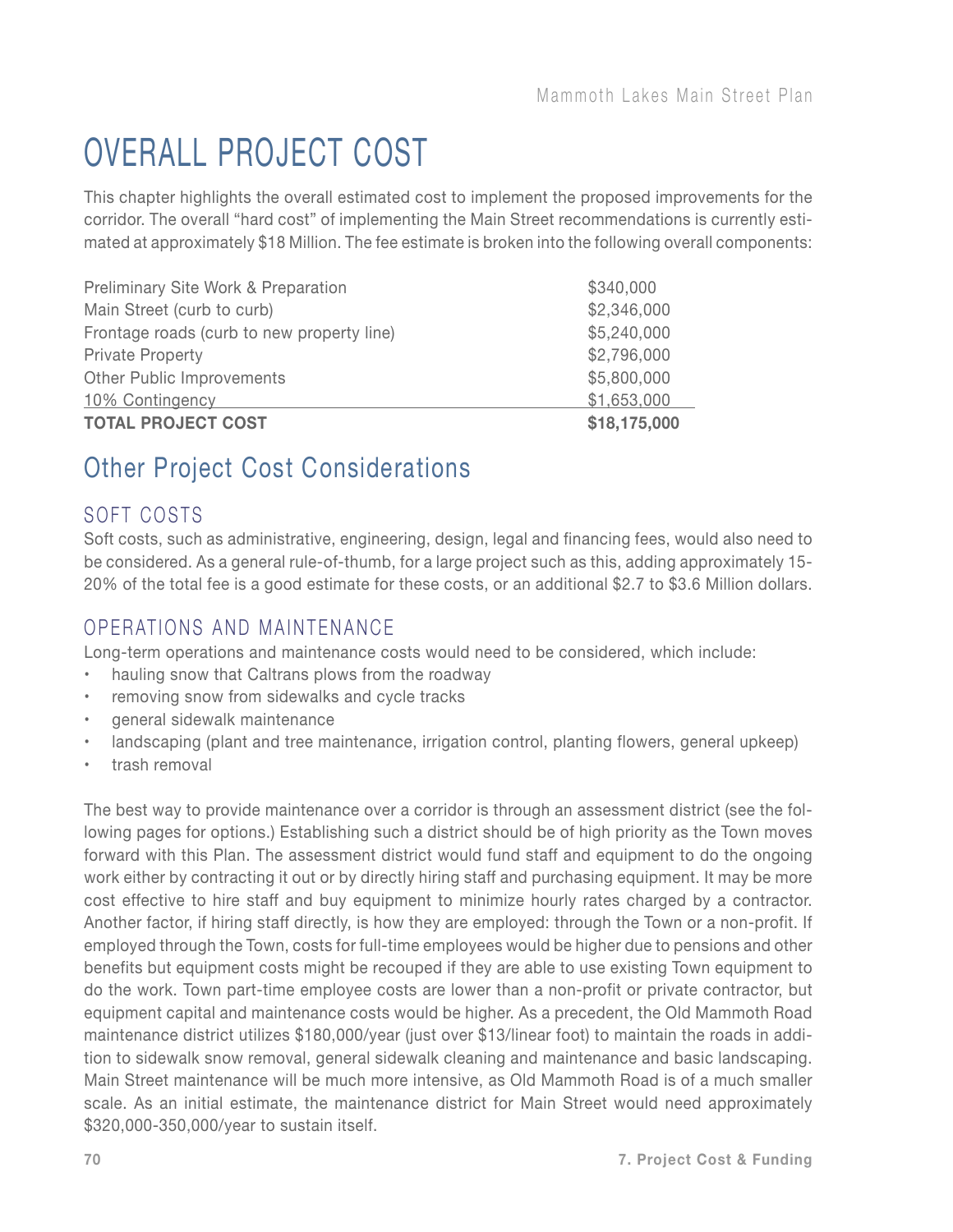# Description of Tasks

#### PRELIMINARY SITE WORK & PREPARATION

Preliminary site work consists of surveying Main Street and verifying existing utility locations (depth, etc.) This step should occur as soon as possible, as it will lead to detailed engineering drawings and cost estimates to start the Main Street project.

Preparation consists of:

- mobilization, demobilization and clean up
- stormwater management (i.e. construction should occur in summer months to minimize environmental runoff issues); and
- • traffic control, or measures to safely direct traffic while construction is underway.

#### MAIN STREET (CURB TO CURB)

The preferred section for Main Street works within the existing curb-to-curb dimension throughout the corridor. This allows construction of Main Street features to be appropriately phased rather than needing to reconstruct the entire street at once, which will save time and construction costs. Caltrans owns and maintains this portion of the street section, but improvements would be a collaborative effort between Caltrans and the Town.

Construction within the curb-to-curb dimension consists of installing landscaped medians (from Sierra Park Road to Manzanita Road), installing asphalt with new traffic and lane markings, adding traffic and pedestrian controls, adding on-street parking, and constructing new bus pull-outs.



*Main Street work includes everything inside the existing curbs.*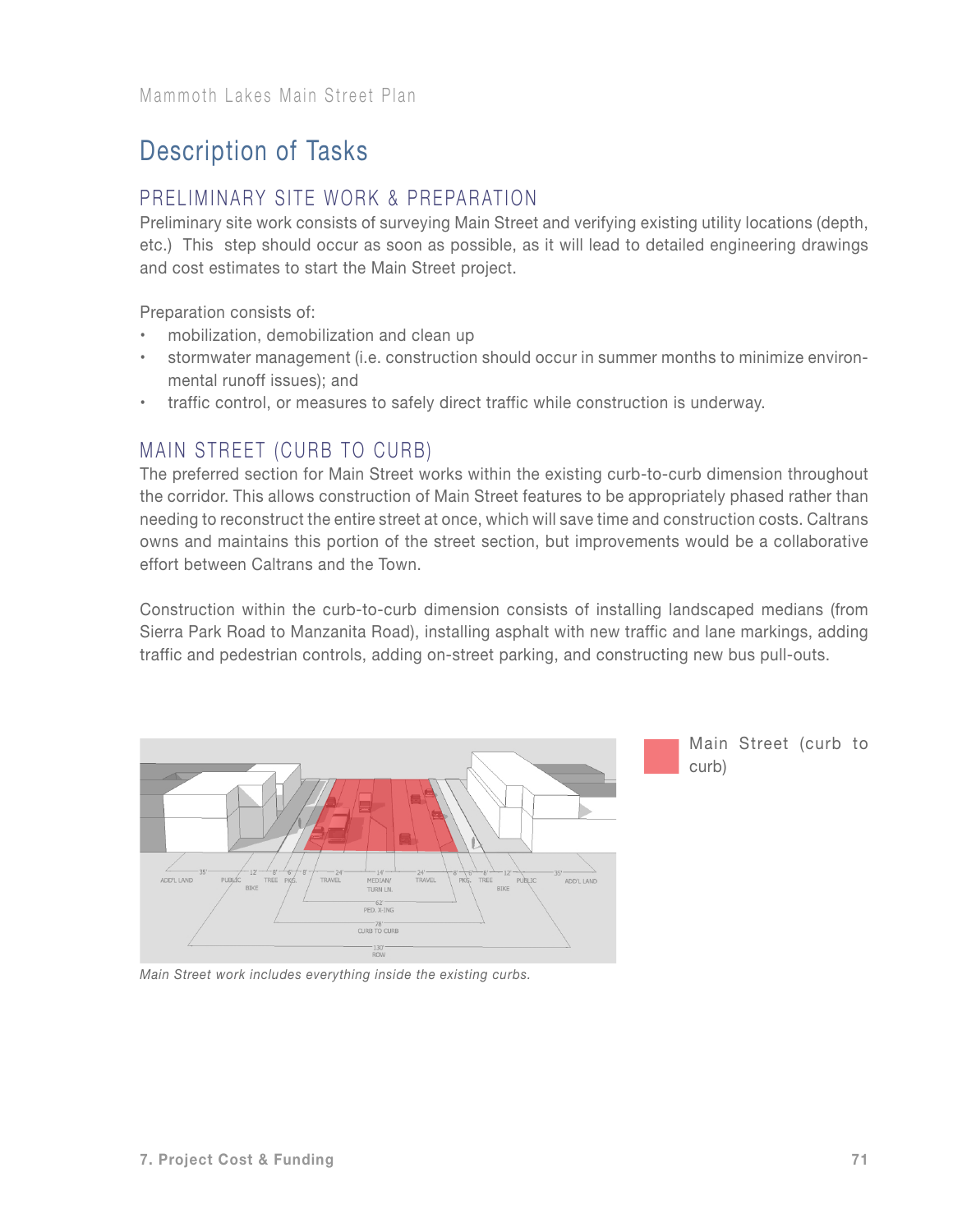### FRONTAGE ROADS (CURB TO NEW PROPERTY LINE)

This section of the corridor is where the major transformation, from an auto-centric street to a pedestrian-first environment, will occur. This area includes a landscaped buffer, cycle track (or multiuse path,) and sidewalk. It should be noted that some of this area is within the Caltrans right-of-way and may need to be purchased from Caltrans by the Town in order to permit uses such as a cycle track. New streetscaping, signage, and lighting will be added in this area to enhance the experience and appearance of Main Street, as well as enhanced bus shelters.



Frontage Roads (curb to new property line)

*Frontage Roads work includes everything from the curb to the new property line.*

#### PRIVATE PROPERTY

This section of the corridor includes the remainder of the existing Main Street right-of-way. This area will be transferred (either by donation or sold at a discounted rate) to property owners in the hopes that they take advantage of the added land for redevelopment. The major cost for this section of the corridor is relocating underground utilities that are currently under the frontage roads in certain areas so that new construction can take place. Other costs consist of eventually demolishing the frontage roads, which will be undertaken by the private property owner when they choose to redevelop with new building(s) or new public benefit open space such as a plaza or outdoor cafe seating. The Town will need to work in close partnership with Main Street stakeholders to promote the vision and educate them on the benefits of redeveloping.



Private property

*Private property includes the remainder of the existing Main Street right-of-way.*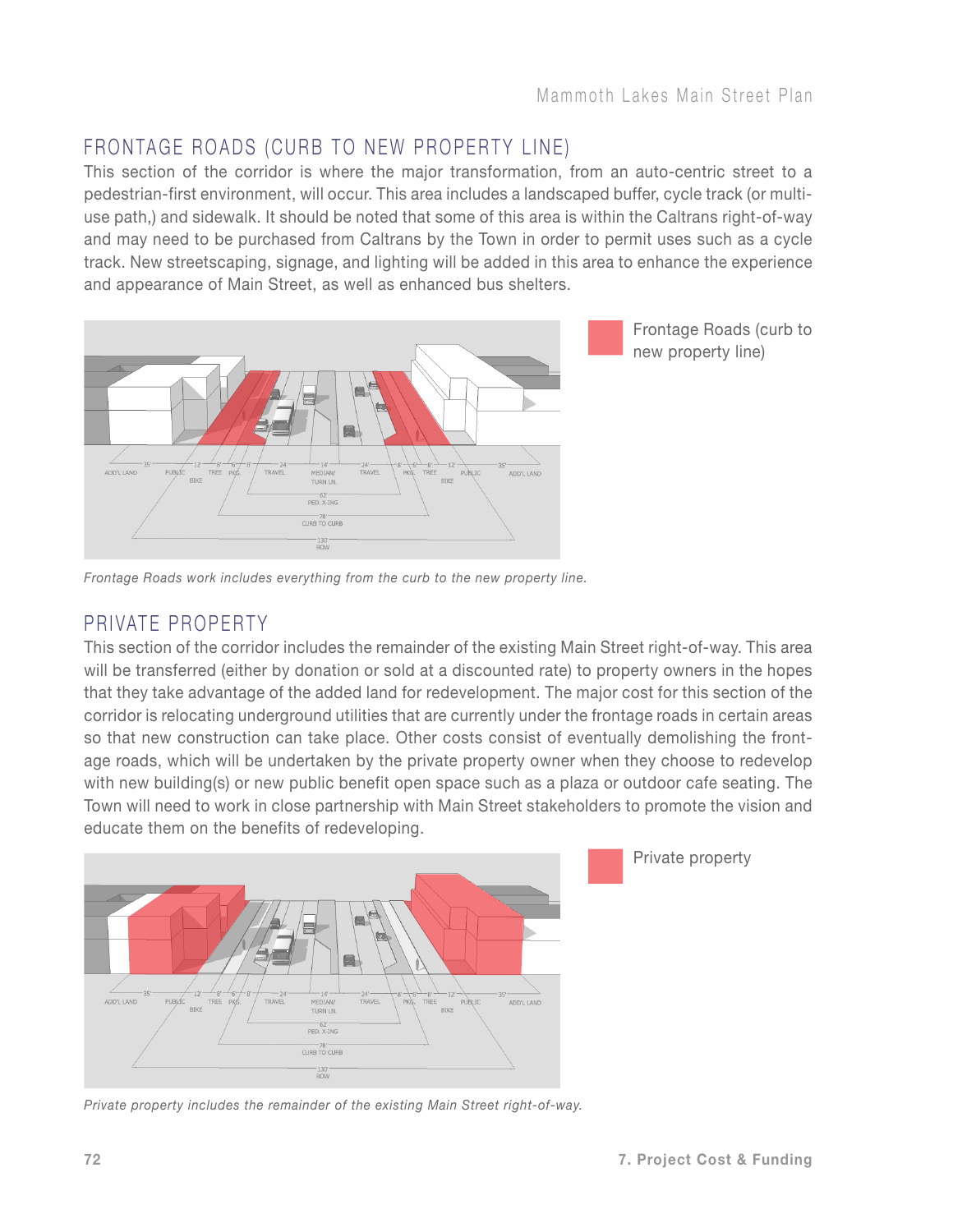#### OTHER PUBLIC IMPROVEMENTS

Other public improvements include a new civic park or plaza and public parking. These improvements will further enhance the experience of a new Main Street corridor and the success of businesses along Main Street, but are not required for the project to be viable and successful.

# Preliminary Costs Breakdown

| <b>MAMMOTH LAKES MAIN STREET PLAN PRELIMINARY ENGINEERS COST ESTIMATE</b> |                                                                                                                                                                  |                                 |                                         |
|---------------------------------------------------------------------------|------------------------------------------------------------------------------------------------------------------------------------------------------------------|---------------------------------|-----------------------------------------|
|                                                                           | Description                                                                                                                                                      | *Reference<br>Code              | <b>Total Costs</b>                      |
|                                                                           | <b>Preliminary Site Work &amp; Preparation</b>                                                                                                                   |                                 | \$\$                                    |
| $\mathbf{1}$                                                              | PRELIMINARY SITE WORK & PREPARATION (Mobilization/Demobilization, Stormwater<br>Management, Construction Surveying, Utility Verification, Traffic Control, etc.) | 1, 2, 3, 4, 5, 45               | \$340,000.00                            |
|                                                                           | <b>Total Preliminary Site Work &amp; Preparation</b>                                                                                                             |                                 | \$340,000.00                            |
|                                                                           | <b>Caltrans Property (curb to curb)</b>                                                                                                                          |                                 | \$\$                                    |
| $\overline{2}$                                                            | MEDIANS (Install median curb, new top soil and landscaping)                                                                                                      | 21, 22, 26                      | \$383,919.00                            |
| 3                                                                         | ROADWAY (Adjust manholes, aggregate base, grind and overlay, new curbs, striping, curb paint,<br>thermoplastic stop bars and crosswalk markings, etc.)           | 6, 9, 13, 27, 37,<br>38, 39, 40 | \$999,099.31                            |
| 4                                                                         | <b>TRAFFIC SIGNALS</b> (at Forest Trail and Shady Rest Road (new street))                                                                                        | 15                              | \$600,000.00                            |
| 5                                                                         | PEDESTRIAN SIGNALS (at Laurel Mountain (RRBF), Center Street (RRBF), and Manzanita (HAWK))                                                                       | 16                              | \$190,000.00                            |
| 6                                                                         | <b>BUS PULL-OUTS</b> (remove existing PCC roll curb and install new PCC bus stop section)                                                                        | 10, 17                          | \$172.890.00                            |
|                                                                           | <b>Total Caltrans Property Site Work</b>                                                                                                                         |                                 | \$2,345,908.31                          |
|                                                                           | Town of Mammoth Lakes Property (curb to NEW property line)                                                                                                       |                                 | \$\$                                    |
| $\overline{7}$                                                            | <b>CURB CUTS</b> (install driveway aprons)                                                                                                                       | 25                              | \$70,610.00                             |
| 8                                                                         | <b>REMOVE TREES</b> (limited, as needed)                                                                                                                         | 11                              | \$91,500.00                             |
| 9                                                                         | MASS GRADING (limited, as needed)                                                                                                                                | 12                              | \$551,148.89                            |
| 10                                                                        | STORM DRAIN INFRASTRUCTURE IMPROVEMENTS (pipe, manholes, inlets, etc.)                                                                                           | 14                              | \$420,000.00                            |
| 11                                                                        | <b>LANDSCAPE BUFFER</b> (between curb and cycle track)                                                                                                           | 23                              | \$456,024.00                            |
| 12                                                                        | <b>LIGHTING</b> (install new lights and electric meter pedestal)                                                                                                 | 33, 36                          | \$491,000.00                            |
| 13                                                                        | CYCLE TRACK - Install PCC cycle track, concrete pavers, and thermoplastic bike lane symbols                                                                      | 29, 30, 41                      | \$462,942.00                            |
| 14                                                                        | SIDEWALK - Install PCC Sidewalk (brushed finish) and pedestrian ramps with truncated domes                                                                       | 28, 32                          | \$1,135,999.50                          |
| 15                                                                        | SITE FURNISHINGS - Install Site Furnishings (benches, trash receptacles, bike racks, ect)                                                                        | 24                              | \$400,000.00                            |
| 16                                                                        | INSTALL BUS SHELTERS - Install Bus Stop Shelters (2-Large, 12-Small)                                                                                             | 18.19                           | \$150,000.00                            |
| 17                                                                        | <b>RETAINING WALLS - 5' High Masonry Block Retaining wall</b>                                                                                                    | $\overline{7}$                  | \$695,000.00                            |
| 18                                                                        | <b>MIXED USE PATHS - Install PCC MUP</b>                                                                                                                         | 31                              | \$316,144.00                            |
|                                                                           | <b>Total Curb to Property Line Work</b>                                                                                                                          |                                 | \$5,240,368,39                          |
|                                                                           | <b>Private Property</b>                                                                                                                                          |                                 | \$\$                                    |
| 18                                                                        | <b>DEMO EXISTING FRONTAGE ROADS</b> - Remove Existing Plantmix Bituminous Pavement and Agg<br>Base to a Depth of 10" (TOML)                                      | 8                               | \$46,391.40                             |
| 19                                                                        | RELOCATE UTILITIES - Relocate Existing Underground Verizon Fiber Optic and Edison 33kV<br>underground power                                                      | 34, 35                          | \$2,750,000.00                          |
|                                                                           | <b>Total Private Property Work</b>                                                                                                                               |                                 | \$2,796,391.40                          |
|                                                                           | <b>Other Public Improvements</b>                                                                                                                                 |                                 | \$\$                                    |
| 21                                                                        | CIVIC PARK/PLAZA - build out of park in front of Post Office and public restroom building                                                                        | 20, 44                          | \$1,000,000.00                          |
| 22                                                                        | PUBLIC PARKING - Install 1 public parking garage (150 stalls) and 1 surface parking lot (100 stalls)                                                             | 42, 43                          | \$4,800,000.00                          |
|                                                                           | <b>Total Other Public Improvements</b>                                                                                                                           |                                 | \$5,800,000.00                          |
|                                                                           | <b>Totals</b>                                                                                                                                                    |                                 | \$16,522,668.10                         |
| 24                                                                        | Contract Contingency (+/-10%)                                                                                                                                    | 46                              | \$1,652,266.81                          |
|                                                                           | **TOTAL CORRIDOR PRELIMINARY ENGINEERS ESTIMATE                                                                                                                  |                                 | \$18,174,934.91<br><b>PROJECT TOTAL</b> |

\* *Reference Code - Refer to Attachment D - Civil Engineering Analysis and Cost Estimates spreadsheet with line item costs for each individual element, including quantities and unit costs*

\*\* *and operation and maintenance costs.Total Corridor Preliminary Engineers Estimate - excludes "soft costs" such as administrative, engineering, design, legal and financing fees*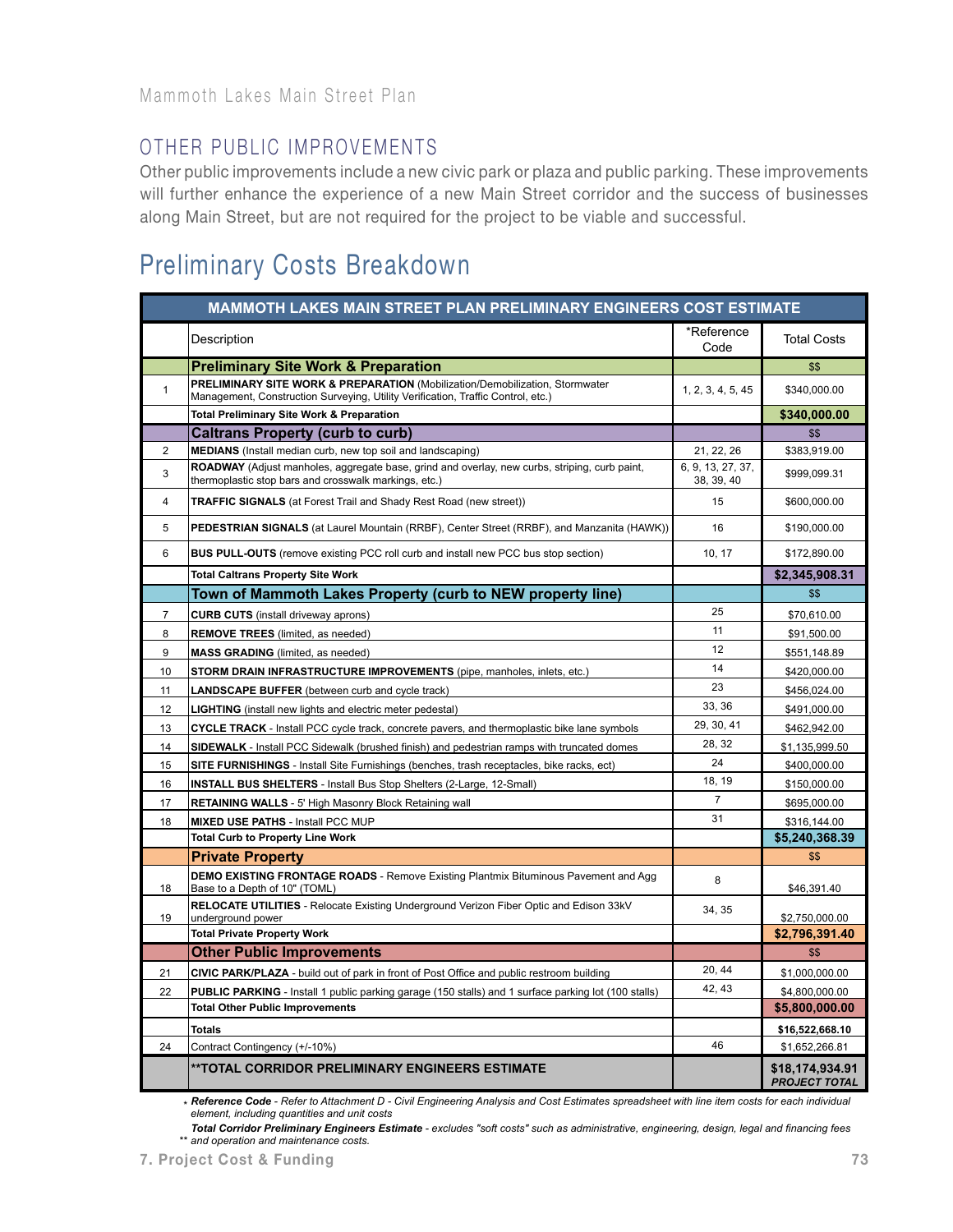# RECOMMENDED TOOLS

A full menu of funding tools which could be applied to the project have been analzyed to offer guidance for future implementation. Some tools are better utilized for capital improvements, while others are better utilized for long-term maintenance and management. Still others provide an organized way for the private sector to work together collectively to utilize their own funds.

The following chart demonstrates the types of funding that may be required for this project, the potential sources of funding worth exploring, and which are appropriate for each need. The funding sources for different components of the project are unique. For example, public realm infrastructure funds might be, in some cases, one-shot funding (e.g. grants) whereas long-term maintenance and management funds need to be reliable and sustainable over time. Private sector participation (i.e. redevelopment) is also an important part of the overall package, because ultimately the long-term success of the project is dependent on it. The types of funding and their potential sources are listed below, along with an explanation of each potential source. They have been prioritized based on how long they take to initiate and how likely they are to occur in the current political environment of Mammoth Lakes. The phasing coincides with the phases for implementation found in the Chapter 8.

|                                                                         |                                                                                  | <b>TYPES OF FUNDING REQUIRED</b>      |                               |                                        |
|-------------------------------------------------------------------------|----------------------------------------------------------------------------------|---------------------------------------|-------------------------------|----------------------------------------|
|                                                                         |                                                                                  | <b>Public Realm</b><br>Infrastructure | Maintenance and<br>Management | <b>Private Sector</b><br>Participation |
|                                                                         | Benefit Assessment District/Mello<br>Roos Community<br>Facilities District (CFD) |                                       | X                             |                                        |
|                                                                         | <b>Bonds</b>                                                                     | X                                     |                               |                                        |
| FUNDING                                                                 | <b>Community Development</b><br>Corporation                                      | X                                     |                               | $\mathsf X$                            |
| $\overline{0}$                                                          | Development Impact<br>Fees (DIF)                                                 | $\chi$                                |                               | $\chi$                                 |
|                                                                         | <b>Existing funding sources</b>                                                  | X                                     | X.                            |                                        |
| SOURCES                                                                 | Grants                                                                           | X                                     |                               |                                        |
| POTENTIAL                                                               | Infrastructure Financing<br><b>District</b>                                      | $\chi$                                |                               |                                        |
|                                                                         | Parking District/Authority                                                       |                                       | X                             |                                        |
|                                                                         | Property-Based Improvement<br>District (PBID)                                    | X                                     | X                             |                                        |
|                                                                         | Right-of-Way Incentive<br>Program (frontage roads)                               |                                       |                               | $\chi$                                 |
| An explanation of each funding tool is provided on the following pages. |                                                                                  |                                       |                               |                                        |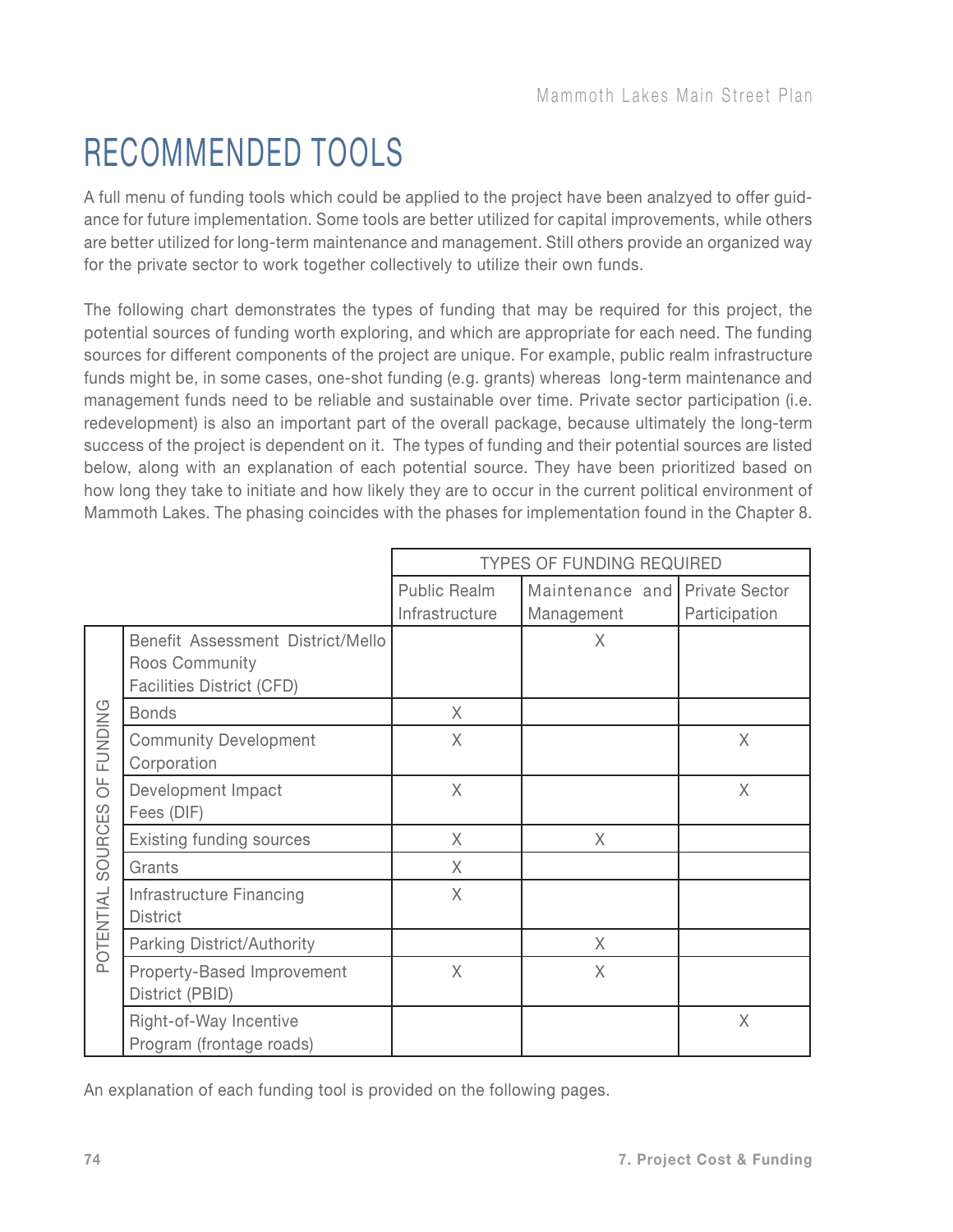# Quick Win Funding Sources (1-2 Years Post-Plan Adoption)

#### TOOLS FOR MAINTENANCE AND MANAGEMENT

The following tools are recommendations for the Town to explore as soon as possible, as maintenance and management will help in the short-term to spur new development and initiate Main Street improvements.

#### **Property-Based Improvement District (PBID)**

A PBID is a quasi-governmental entity that is a public-private partnership between government and the private sector to foster the growth of commercial districts. PBIDs allow property owners within a defined area to collectively fund enhanced services or improvements within a district's boundaries via an additional tax or fee. Property owners create a business plan for the improvements they'd like to see, work to gain the support of others in the district, and undertake a petition process to create the district. Once established, the additional levy becomes mandatory for all within the boundaries. Funding is generated for a PBID through a special assessment on properties within the defined area. This special assessment is collected into a dedicated fund that is used to provide a variety of enhancements that improve the public space. Once created, those who pay the assessment govern BID funds and services. Legislation is necessary to permit the creation of BIDs. While government must legally establish the PBID, private sector stakeholders determine all choices about district boundaries, assessment rates, budget, and service delivery. The yearly operating budgets of PBIDs can range from a few thousand dollars to tens of millions of dollars.

Some qualities of PBIDs that are important to note include:

- The process to establish a PBID happens via a petition of property owners in the PBID area. Once the appropriate petition thresholds are met, the creation of the PBID must then go to Town Council, who holds a public hearing on the matter and then officially votes to form the PBID and establish a creation ordinance. In California, PBID creation is also subject to a Prop 218 vote.
- • Per PBID legislation, the property owners in a district are the ratepayers. Once a PBID is created, the levy is placed on the property owner's tax bill and collected in this way. The PBID assessment is mandatory once charged, and the PBID body has the power to place a lien on property if the PBID assessment is not paid.
- Because PBIDs are considered a quasi-governmental entity, and because the local government is involved in the formal creation of the PBID, they have some influence in the governance of the PBID. When the PBID is established, a Board is appointed to oversee the funds. The names of the Board members must be approved by Town Council.
- • California PBID legislation allows for an initial PBID term of 5 years, but allows for a renewal of up to 10 years.

There are 200+ PBIDs across California and more than 1,500 across the United States. They are nimble and effective tools that allow places to focus on more sustainable and well-managed approaches to maintenance, management, small infrastructure development, economic development and marketing.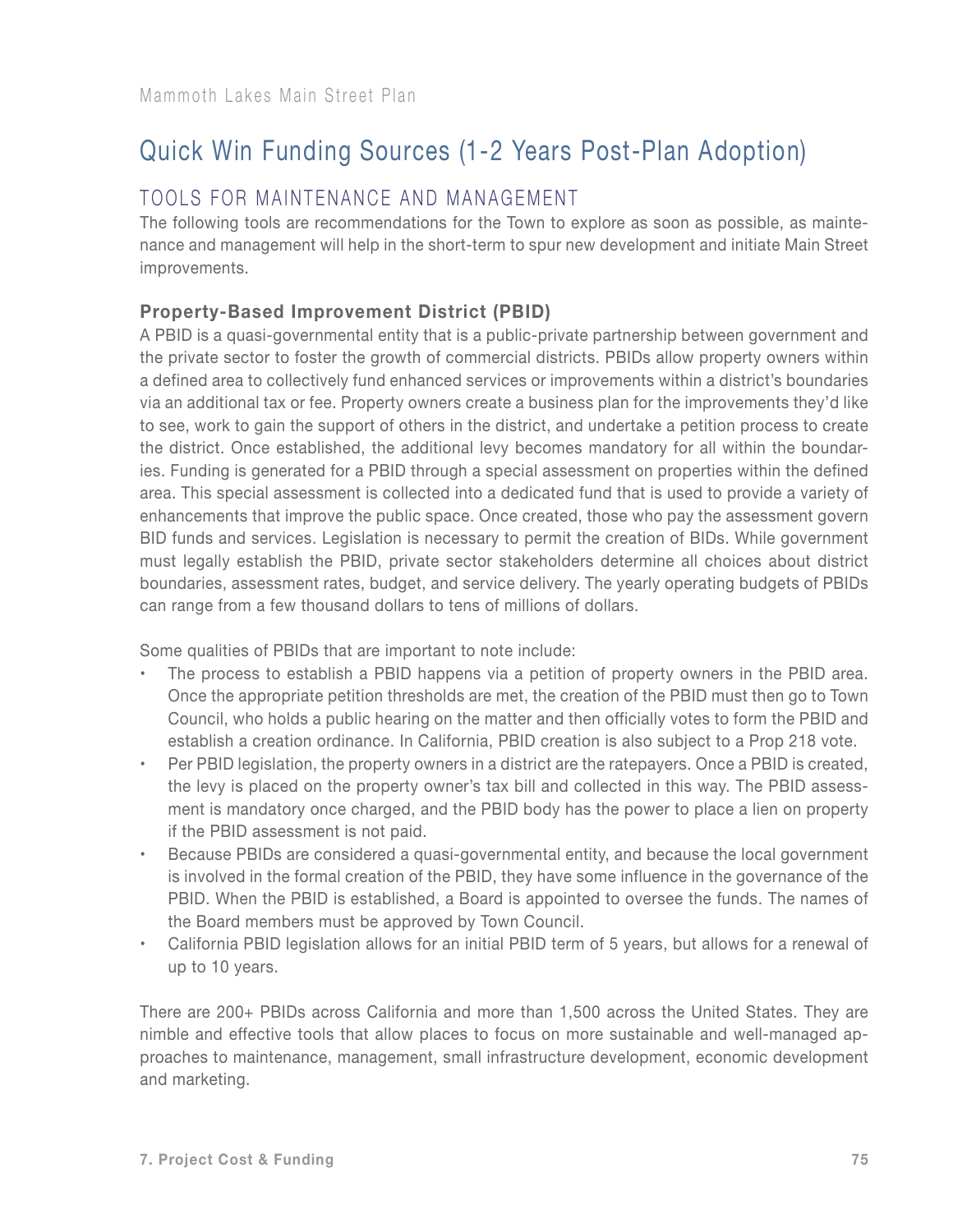#### **Benefit Assessment District/Community Facilities District**

A BAD levies certain "benefit assessments" on particular property owners to pay for improvements or services that *directly benefit* their properties. Benefit assessments can be used to finance the maintenance, operation and installation costs of drainage, flood control, and street light services as well as the maintenance of streets, roads, and highways. Assessments can be levied on a parcel, a class of property improvement, use of property, or any combination thereof. The amount of assessment is evaluated and reimposed annually and are collected in the same manner as property taxes.

The Community Facilities Act, known more commonly as Mello-Roos, was passed in 1982, to enable Community Facilities Districtis (CFDs) to be established by local governments as a means of obtaining community funding to pay for public works and some public services. In a CFD, a special assessment/property tax is imposed on the real estate of real property owners within the district to finance public improvements and services (bonds may be issued through the district to pay for these things.) The services that may be funded through these districts include streets, water, sewage and drainage, electricity, infrastructure, schools, parks, police protection, and some other general maintenance related to these areas.

#### **Parking District/Authority**

Mammoth Lakes has a reputation for tough parking requirements and a lack of centralized, convenient parking, which can deter new development from occurring. Initiating a parking district would help jumpstart much needed new development. A parking district essentially collects parking revenues and assigns them to an authority or body separate from the Town. That authority is then responsible for managing existing parking and building/developing new parking to support growth in an area. Parking districts can also fund the development of supporting assets and amenities such as street furniture, lighting, etc. The revenue coming into the district may be generated from paid parking fees (e.g. meters, garages) as well as via in-lieu parking fees from developers as a way to support the development of consolidated, centralized parking. Establishment of a parking district/authority would likely take about two years in order to conduct all necessary negotiations.

#### TOOLS FOR PUBLIC INFRASTRUCTURE

It will also be necessary to explore funding sources for actual public infrastructure improvements. The following is a list of potential tools that could be explored for use in the immediate term.

#### **Bonds**

Local governments can issue municipal bonds to pay for capital projects. These bonds could be General Obligation Bonds, which are repaid through general funds, or they could be repaid through future revenues of a special district. Bonding capacity is limited by the accessibility to future revenues from either existing or special taxes and assessments and is limited by the ratings of the bonding entity (as of December, 2012 Mammoth Lakes had a BB+ rating with a "stable" outlook.) The political realities of passing a bond are based on what the bond would be used for (i.e. one component of the project or the whole project,) how long it would take to repay, and how the repayment would occur - through general funds, a tax increase or a special district.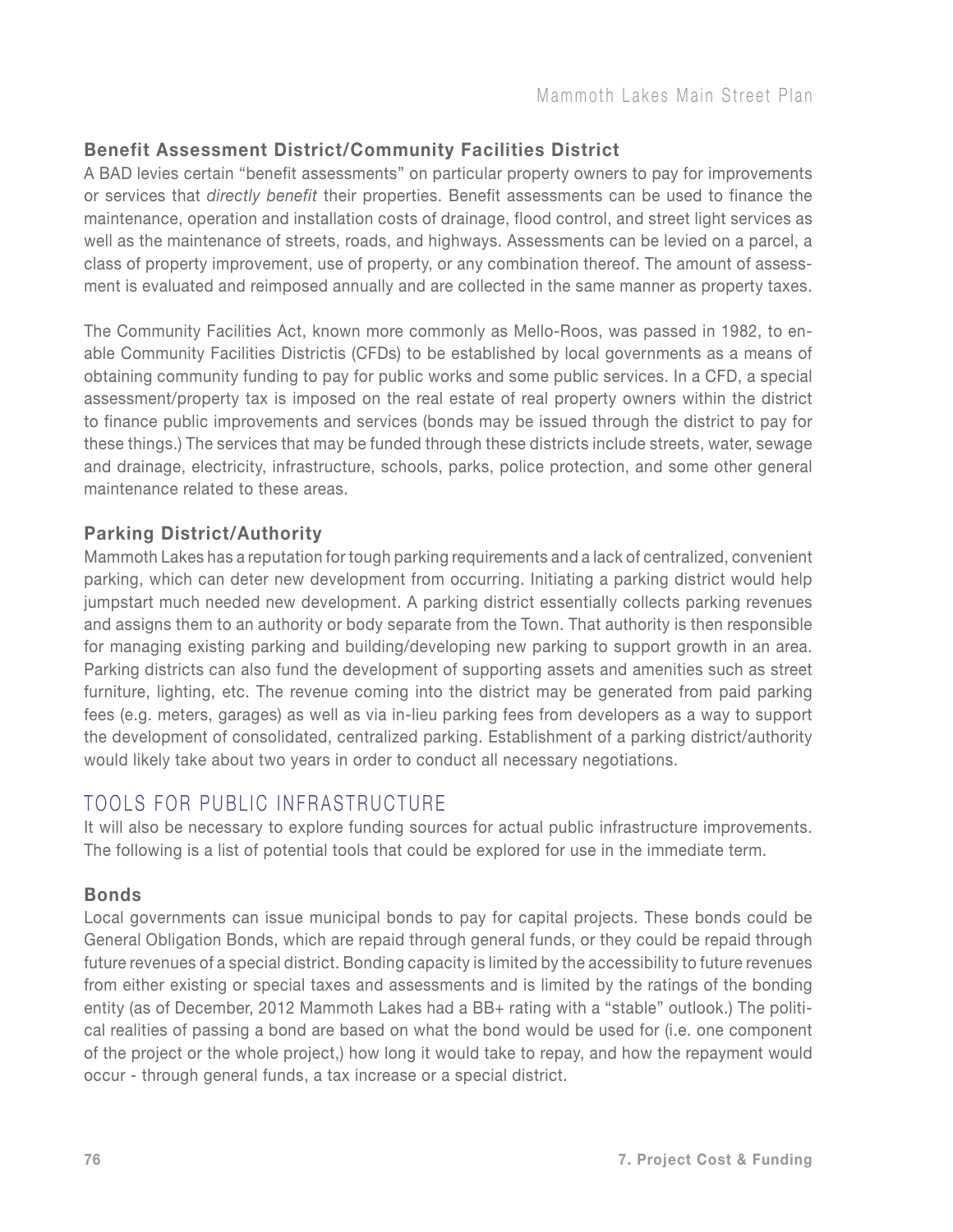#### **Grants**

State, Federal, and other grants should be considered for this project. The Town may want to hire a professional grant writer to specifically pursue grants applicable to this project, as well as earmarking some monies, as many grants require matching funds. Grants are most likely to be obtained for projects upgrading alternative transportation modes. Transit stops, bike facilities, parking, multi-use paths, and signalized pedestrian controls are examples of facilities that state and federal grants could help fund. Federal grants that might be applicable include the Surface Transportation Program (STP) or Transportation Alternatives Program (TAP). State grants include Highway Safety Improvement Program (HSIP), Local Transportation Fund (LTF), or the newly proposed Active Transportation Program, which includes programs such as Safe Routes to Schools. See *Attachment E: Existing Funding Tools and Grant Options* for a full list of applicable federal and state grant funding sources.

#### **Existing Funding Sources**

#### 1) EXISTING TAX MEASURES

The Town of Mammoth Lakes currently has several existing special tax measures in place that fund improvements and special services in the community through an application process. While commitments exist for many of these funds (and it is not a recommendation of this Plan to take away from existing obligations,) several aspects of the Main Street Plan fit within the parameters of these measures, which could help accomplish the goals of these initiatives while fulfilling Main Street goals. The following chart lists the existing tax measures, their purpose, and how they might be utilized in funding components of this project:

| <b>MEASURE</b> | <b>PURPOSE</b>                                                                                                                                                                                                                               | POTENTIAL USE FOR THIS PROJECT                                                                                                                                                                                        |
|----------------|----------------------------------------------------------------------------------------------------------------------------------------------------------------------------------------------------------------------------------------------|-----------------------------------------------------------------------------------------------------------------------------------------------------------------------------------------------------------------------|
| A              | General fund tax money with the<br>suggestion its spent on tourism and<br>housing.                                                                                                                                                           | Components of the tourism-serving work,<br>including signage and wayfinding, activation,<br>and placemaking; other portions of the fund<br>could go towards more diversified housing in<br>the core of Mammoth Lakes. |
| R              | To fund the creation of additional<br>and/or improvement of existing<br>recreation opportunities, including<br>parks, trails and recreation. Funds<br>planning, construction, operation,<br>maintenance programming and ad-<br>ministration. | Public plazas and green spaces, trails, and any<br>other recreation-based facilities considered.                                                                                                                      |
| $\vert \vert$  | To fund the planning, construction,<br>operation, maintenance, program-<br>ming and administration of facilities<br>and projects for mobility, recreation,<br>arts and culture.                                                              | Pedestrian right-of-ways and enhancements,<br>public art and public realm improvements, and<br>cultural programming and activation.                                                                                   |
|                | General tax with a suggestion of<br>expense on transit.                                                                                                                                                                                      | Improved transit stops and enhanced transit<br>service.                                                                                                                                                               |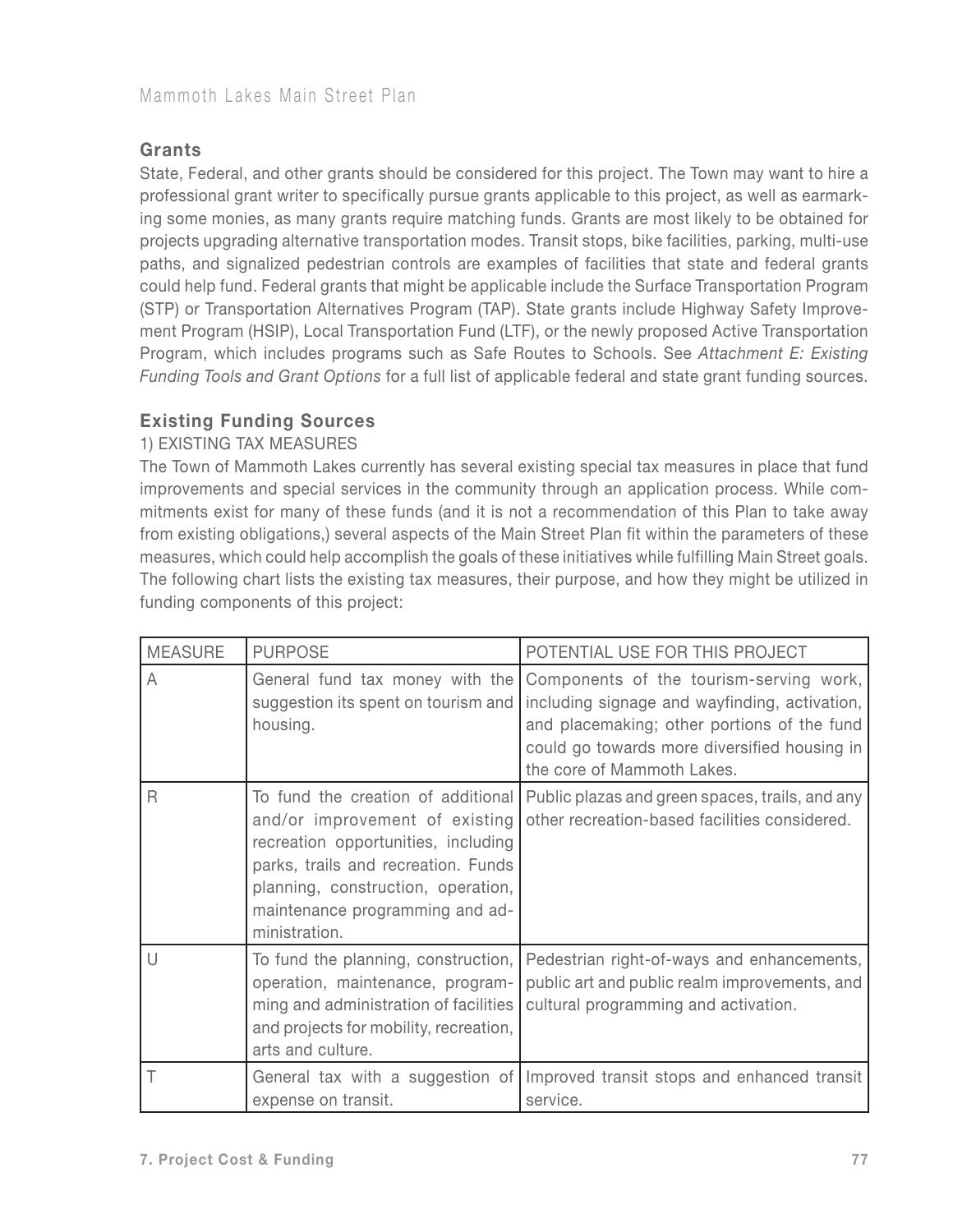#### 2) TOURISM BUSINESS IMPROVEMENT DISTRICT

The TBID, or Tourism Business Improvement District, was established in 2013 and utilizes the Property and Business Improvement District Law of 1994. The TBID was approved on July 24, 2013 and is set to provide an estimated \$4.7 Million per year for the next 5 years to the Mammoth Lakes Tourism Association. Lodging facilities, retailers, restaurants, and the ski resort all pay an assessment. The TBID business plan states that the fees are to be spent on sales, marketing and public relations for Mammoth Lakes as well as covering the air service subsidy. The current political reality for utilizing TBID funds for Main Street is not likely. However, the business plan does allow for flexibility in how funds are spent, as long as they are tourism-related, and the Main Street project definitely contributes to and improves the overall visitor experience of Mammoth Lakes.

#### TOOLS FOR PUBLIC INFRASTRUCTURE AND PRIVATE SECTOR PARTICIPATION **Development Impact Fees**

Development impact fees (DIFs) are fees put in place by the Town to mitigate impacts on public facilities. The Mammoth Lakes Town Council has chosen to temporarily waive DIF fees for small residential construction, new commercial projects and remodels. While this was a positive strategy during the economic downturn, a new strategy is needed as things recover. Reasonable DIFs are good practice, and their funds should be considered for reinvesting in the public realm. Many DIF programs issue specific fees and put that money into a general fund for various public projects. For Downtown Mammoth Lakes, it is recommended that DIFs be reinstituted and the money generated be held in a separate account to either be directly reinvested back into the public realm surrounding new development or used for match funding for grants. This way, developers see that their fees are going into improving economic development, thus directly supporting their investment. It should be noted that existing DIF projects, on which funds are currently being collected, would need to continue to be funded through completion.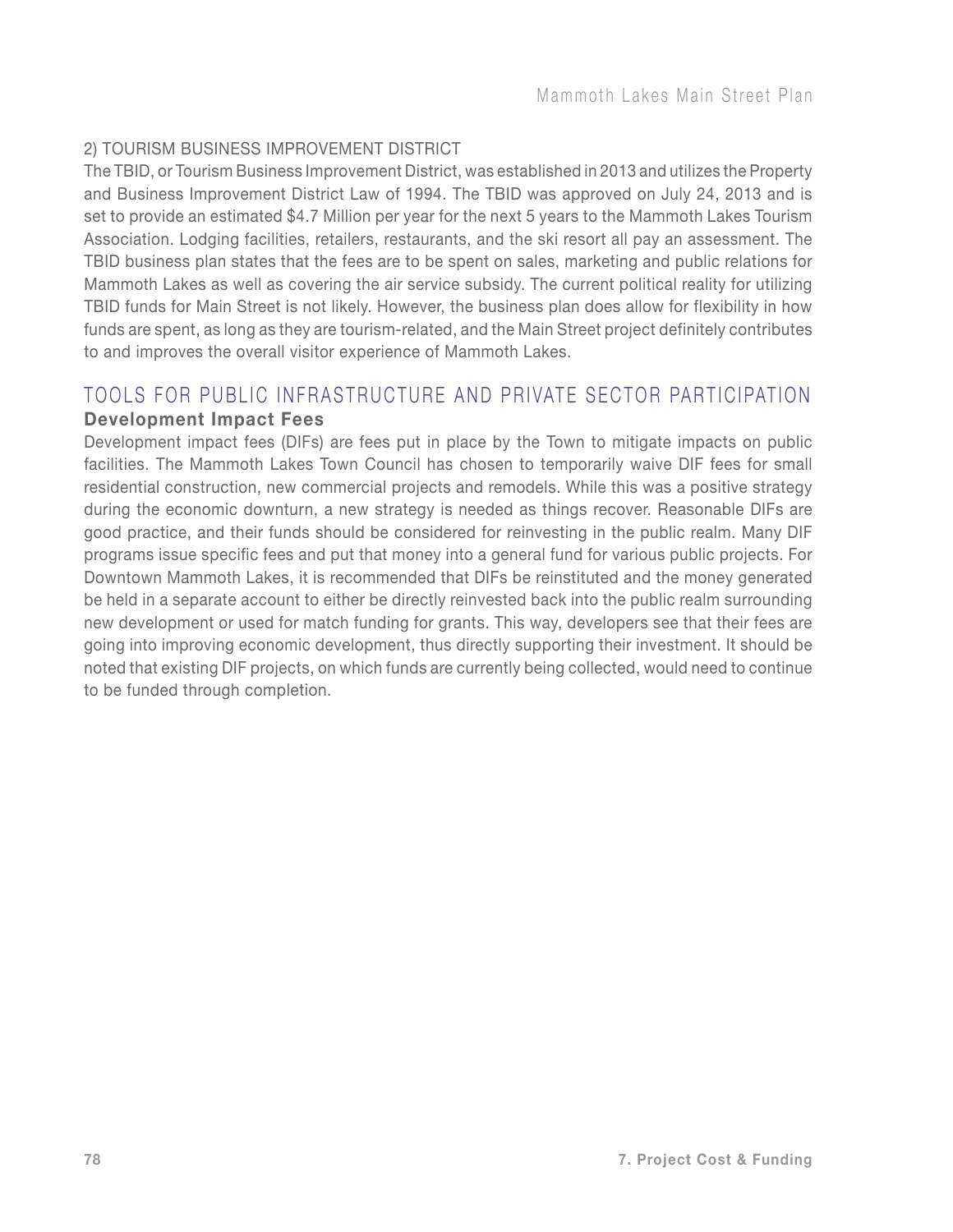# Short-Term Funding Sources (2-4 Years Post-Plan Adoption)

#### TOOLS FOR PUBLIC INFRASTRUCTURE AND PRIVATE SECTOR PARTICIPATION **Community Development Corporation (CDC)**

CDC's are not-for-profit entities that allow for multiple investors to participate in acquiring sites, preparing them for redevelopment and even in some cases developing them. CDC funds can be utilized to help incentivize business creation. Benefits of CDCs include: their 501c3 status (public can easily contribute and grant dollars are easier to access); they are community-based and bring together the public and private sectors; they leverage a diversity of funds (general funds, grants, fees, private investment, bank, donations, etc.); and they are extremely flexible in funding diverse projects because they are non-governmental. Some CDCs in California include: Roseville CDC, Southeast Community Development Corporation, and California Statewide Communities Development Authority. Creation of a CDC would likely take about a year to develop a Board of Directors and establish 501c3 status.

They can be funded in a variety of ways, but generally get their resources from:

- **Business/corporate donations**, who may get a tax incentive in return.
- **Banks** that are required to give a portion of their revenues back to the community.
- **• Investors** looking for a tax incentive and/or a community benefit from their work.
- **Donors** who are interested in the needs of the community.
- **• City, County and other governmental entities**, through actual cash infusions or incentives to assist with redevelopment.
- **Grants** local, national and federal.

See the following online resource for setting up a CDC:

*http://www.westerncity.com/Western-City/September-2012/The-Next-Generation-of-Economic-Development-Tools-Community-Development-Corporations/*

#### TOOLS FOR PUBLIC INFRASTRUCTURE

#### **Infrastructure Financing District (IFD)**

IFD's collect incremental revenue from a project or area and allow it to be invested into communitybenefitting improvements. They are funded through incremental property tax revenue from the Town and monies must be used to finance public improvemenets and facilities of community-wide interest. Creation of an IFD would likely take about a year to establish and their term is up to 40 years (they may bond for up to 30.) Establishment of an IFD requires 2/3 vote of either registered voters OR property owners in the district. IFDs are set to become a powerful new tool in California, as the municipal sector looks towards innovative ways to fund infrastructure and important public facilities.

See the following online resources for setting up an IFD:

*http://www.cacities.org/UploadedFiles/LeagueInternet/fb/fb6dc4c4-3a53-488b-b59e-583502ba1596.pdf http://www.sf-planning.org/ftp/files/Citywide/Draft\_Rincon\_Hill%20IFD\_Infrastructure\_Financing\_Plan\_Dec\_2010.pdf*